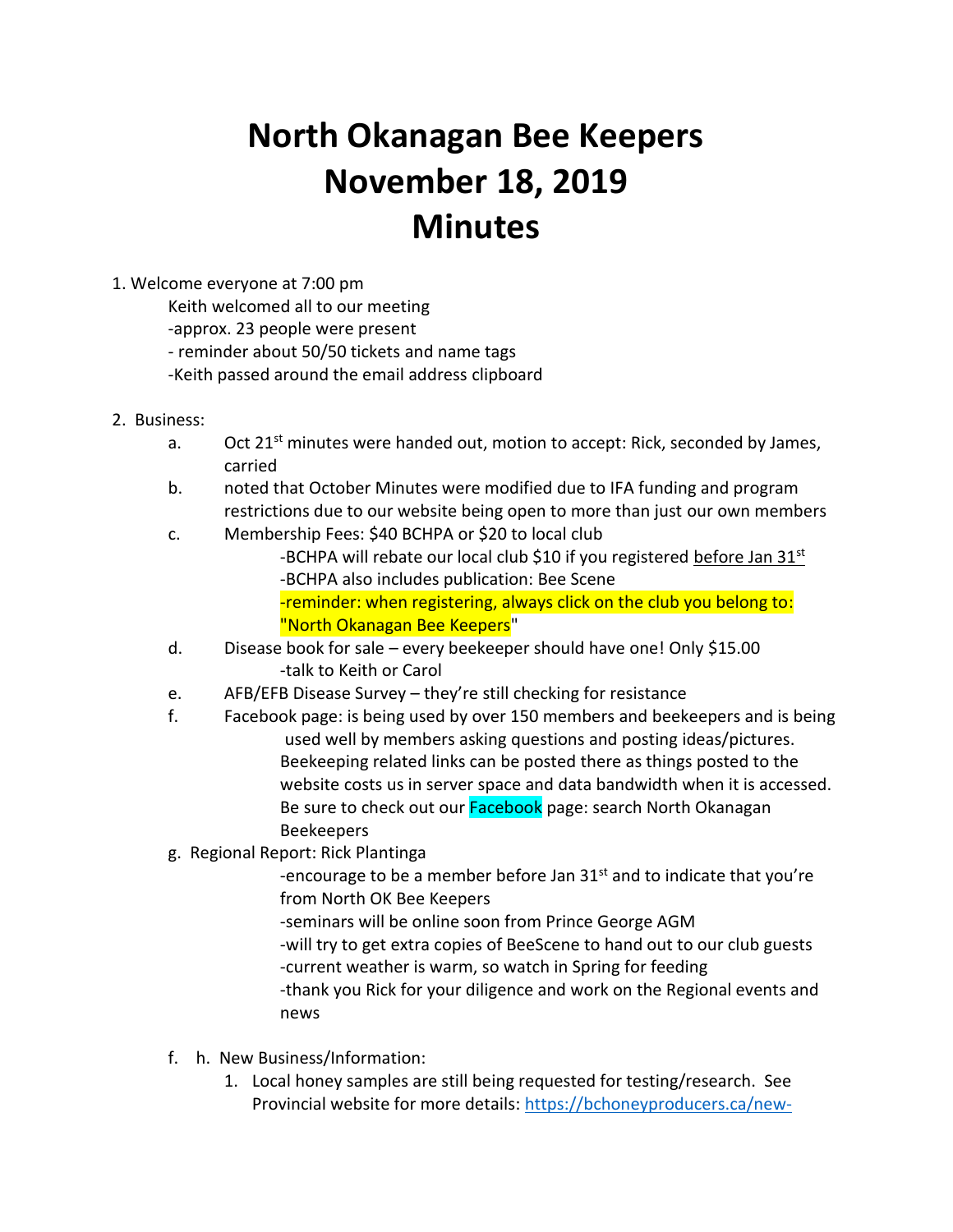[website/](https://bchoneyproducers.ca/new-website/) an[d https://bchoneyproducers.ca/honey-samples-wanted-for-nmr](https://bchoneyproducers.ca/honey-samples-wanted-for-nmr-testing/)[testing/](https://bchoneyproducers.ca/honey-samples-wanted-for-nmr-testing/)

- 2. Bee operations for sale: Brainy Bee (Bob and Kay), Arlo's Honey (Helen Kennedy), Bill's Honey farm, Bill R. Joe Lomond is selling hives in the spring \$400 2 deep with bees
- 3. Club Potluck:

-our popular and traditional post-Christmas January Pot-luck needs modifying due to OC room rental rules which do not allow food -upon discussion, we will have a "Spring Fling" or a "Spring Buzz" tailgate BBQ at our own apiary where it will be warmer and be able to enjoy our beautiful OK Spring.

## 3. College Update:

-still working on trying to get a storage shed

-Chef Vincent has retired from OC, so meeting space is being moved to a classroom where access and security is covered by campus security after hours -Okanagan College room rental update:

-room rental at first tied with OC Culinary Program, had a working relationship with Culinary Arts program, but Chef Vincent retired from OC thus changing format of understanding with our Club -our Club must now rent officially from OC \$75/month for monthly meetings but OC Culinary Program will pay for 'their' honey equal to our

- monthly meeting costs
- a. College Hive Project/Report: Bee Shed
	- -still looking for big box steel container
	- -honey that was sold at IPE (\$1,200.00) will be used towards purchase

## 4. a. Speakers:

James and Rick

-tribute to Smiley Nelson, who suddenly passed away at age 91 -James presented a touching slideshow to the club, who expressed their fond memories from the pictures James showed. Thank you, James -Rick also spoke and gave a heartfelt tribute about Smiley similar to the one he presented at Smiley's funeral. Rick wrote a wonderful article about Smiley for the next issue of BeeScene

-club members also expressed their memories and thoughts for Smiley, who would never turn down anyone who needed help; he will be missed by our club!

- b. Vic McDonald
	- -show and tell time

-presented some great ideas and inventions of how to control yellow jackets *(wasps)*

-he showed and suggested various ways to help control them with various methods, thanks, Vic!